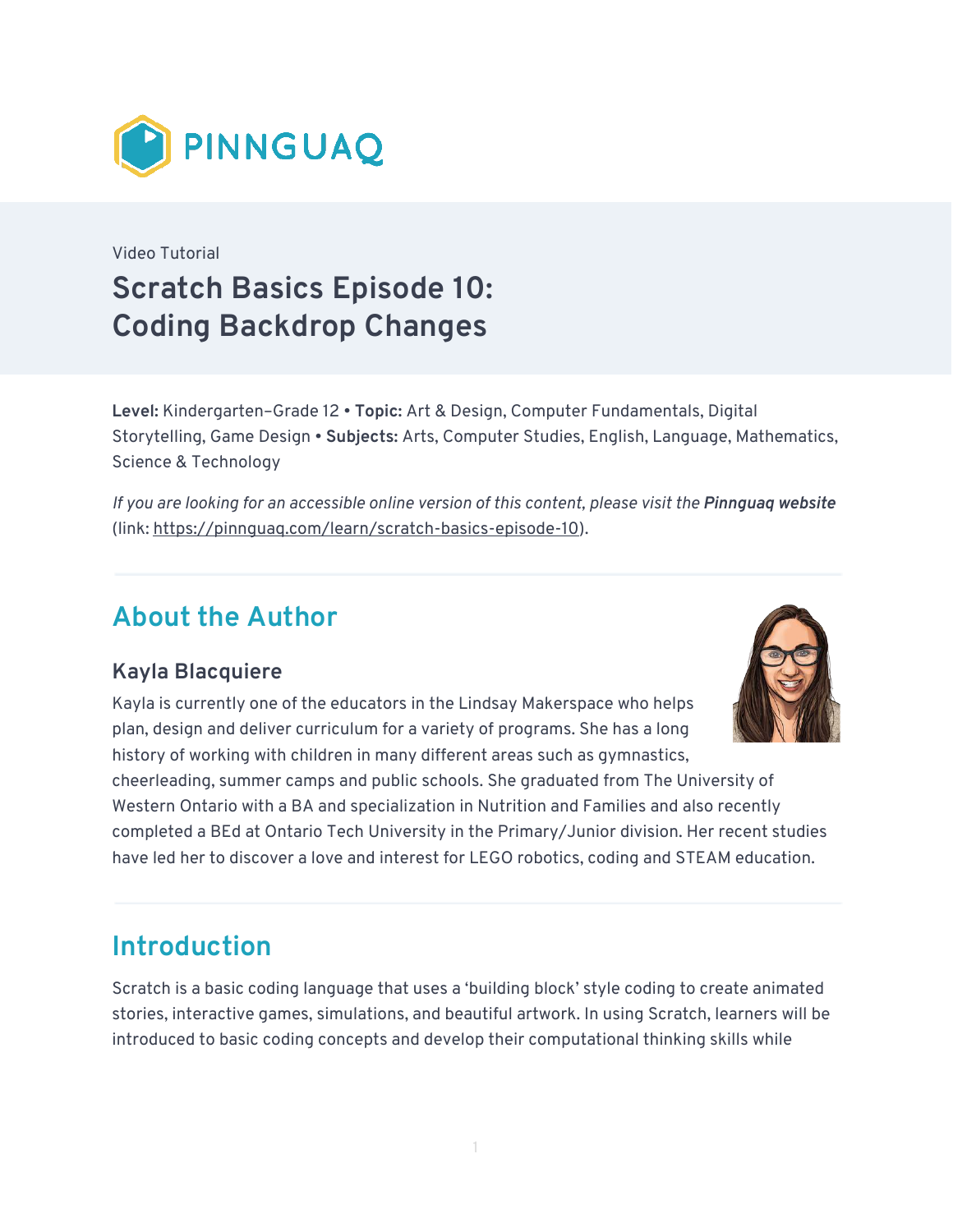bringing their own ideas to life. In this series, the basics of Scratch will be introduced to provide learners with the foundational skills required to begin creating in Scratch.

Scratch makes it easy for learners who are just starting out by organizing the types of code you can use into categories. The code blocks are grouped by the following categories: **Motion, Looks, Sound, Events, Controls, Sensing, Operators, Variables** and **My Blocks**. These code blocks can be pieced together in the **Code Area** like placing jigsaw puzzle pieces together. Both the **Code Area** and the **Stage** are visible at the same time which allows learners to run code, test, debug and view their creations.

In this episode, learners will explore coding a Backdrop to Change.

#### **Vocabulary**

The following vocabulary definitions are from the **Scratch Wiki** (link: [https://en.scratch-wiki.info/wiki/Scratch\\_Wiki\\_Home](https://en.scratch-wiki.info/wiki/Scratch_Wiki_Home)).

- **Backdrop (Scratch)** A backdrop is an image that can be shown on the Stage.
- **Block Palette (Scratch)**  The Block Palette is the area on the left of the screen when the Code button is opened. On the left, there is an area that contains the nine sections of blocks in Scratch. To the right of that, there is an area that contains blocks that can be dragged into the Code Area to make code.
- **Code Area (Scratch)**  The Code Area is the large empty space to the right of the Block Palette. It is an area for storing blocks that run the project. Blocks can be dragged from the Block Palette into the Code Area and arranged to form scripts.
- **Paint Editor (Scratch)**  The Paint Editor is Scratch's built-in image editor. The Paint Editor allows Scratchers to create their own sprites and backdrops using it or adjust to any existing sprites and backdrops.
- **Sprite (Scratch)** Either user-created, uploaded, or found in the sprites library, are the objects that perform actions in a project.
- **Sprite Pane (Scratch) -** It is a white area located beneath the Stage where all sprites present in a project can be easily accessed to modify or inspect.
- **Stage (Scratch) -** The stage is the area where the sprites are and perform their actions. It is located in the top of the area to the right of the Code Area.

# **Materials**

● Scratch 3.0 **Online** (link: [https://scratch.mit.edu/\)](https://scratch.mit.edu/) or **Desktop** (link: [https://scratch.mit.edu/download\)](https://scratch.mit.edu/download)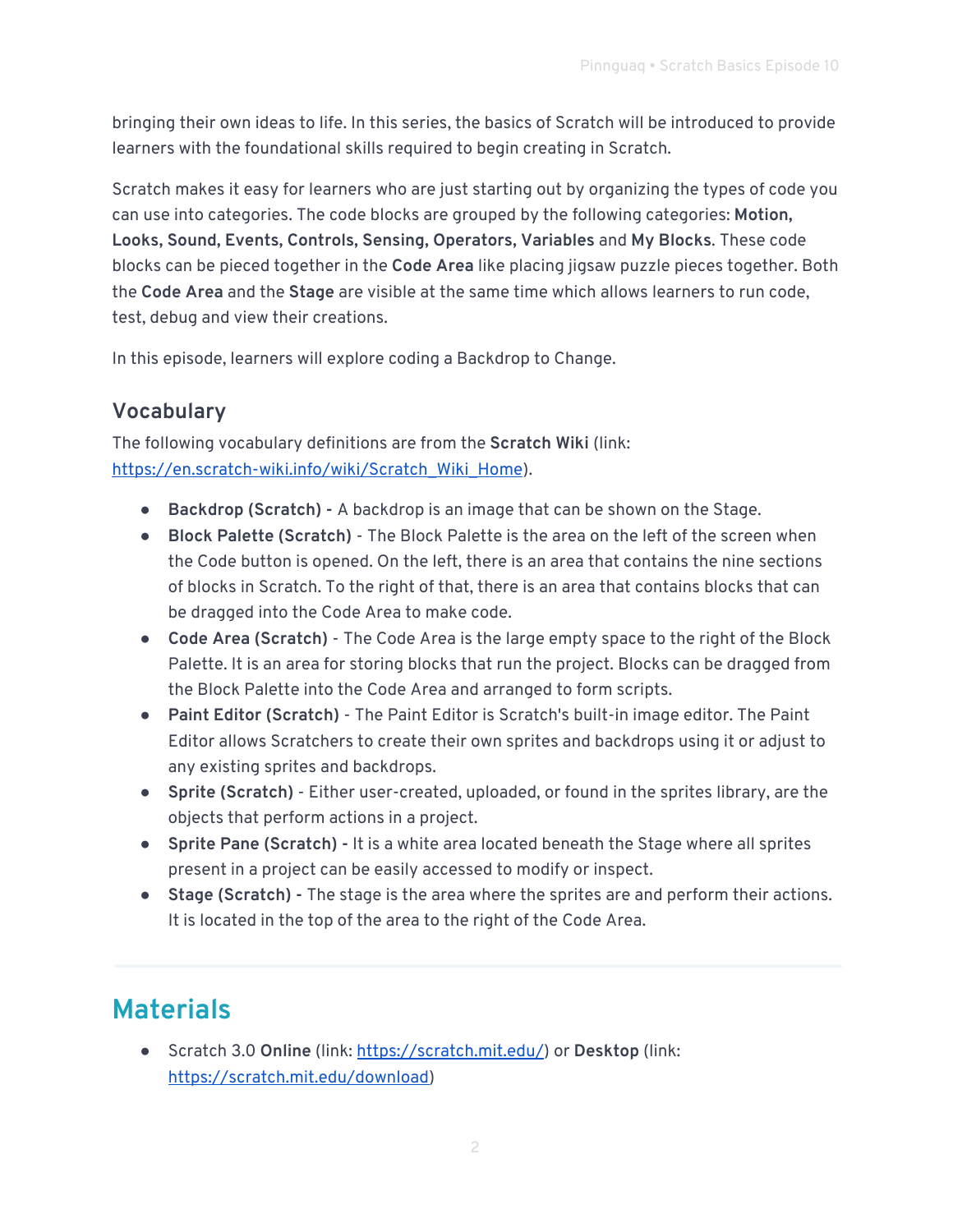# **Computer Activity**

This episode will take you through the steps of making your **backdrop** change on the **Stage** using code.

**Video Link:** <https://youtu.be/X6coi3SVfwU>

#### **Add Your Sprite and Backdrops**

1. Choose a **sprite** and two (2) **backdrops** for your project that you want to code to switch on the **Stage**. For this episode, I have selected the **Rocketship sprite**, **Stars backdrop**  and **Moon backdrop**.



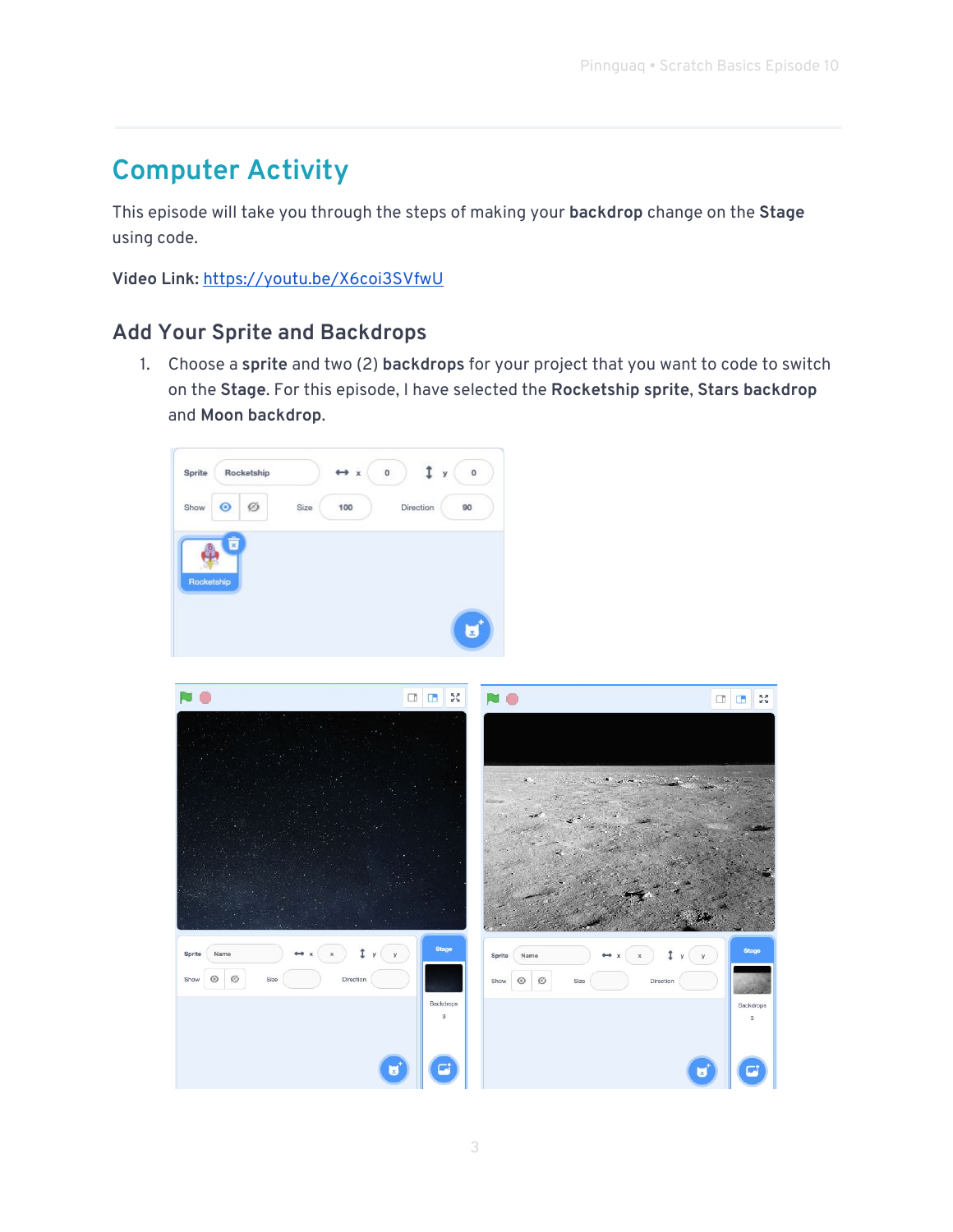2. Once you have selected your two **backdrops**, click on the image of the **backdrop** below the **Stage** to the right of your **Code Area**. This will allow you to code your **backdrop**.



3. Check to make sure that both **backdrops** you selected are available to use. To do this click on **Backdrops** just above the **Block Palette** to the left of your **Code Area**.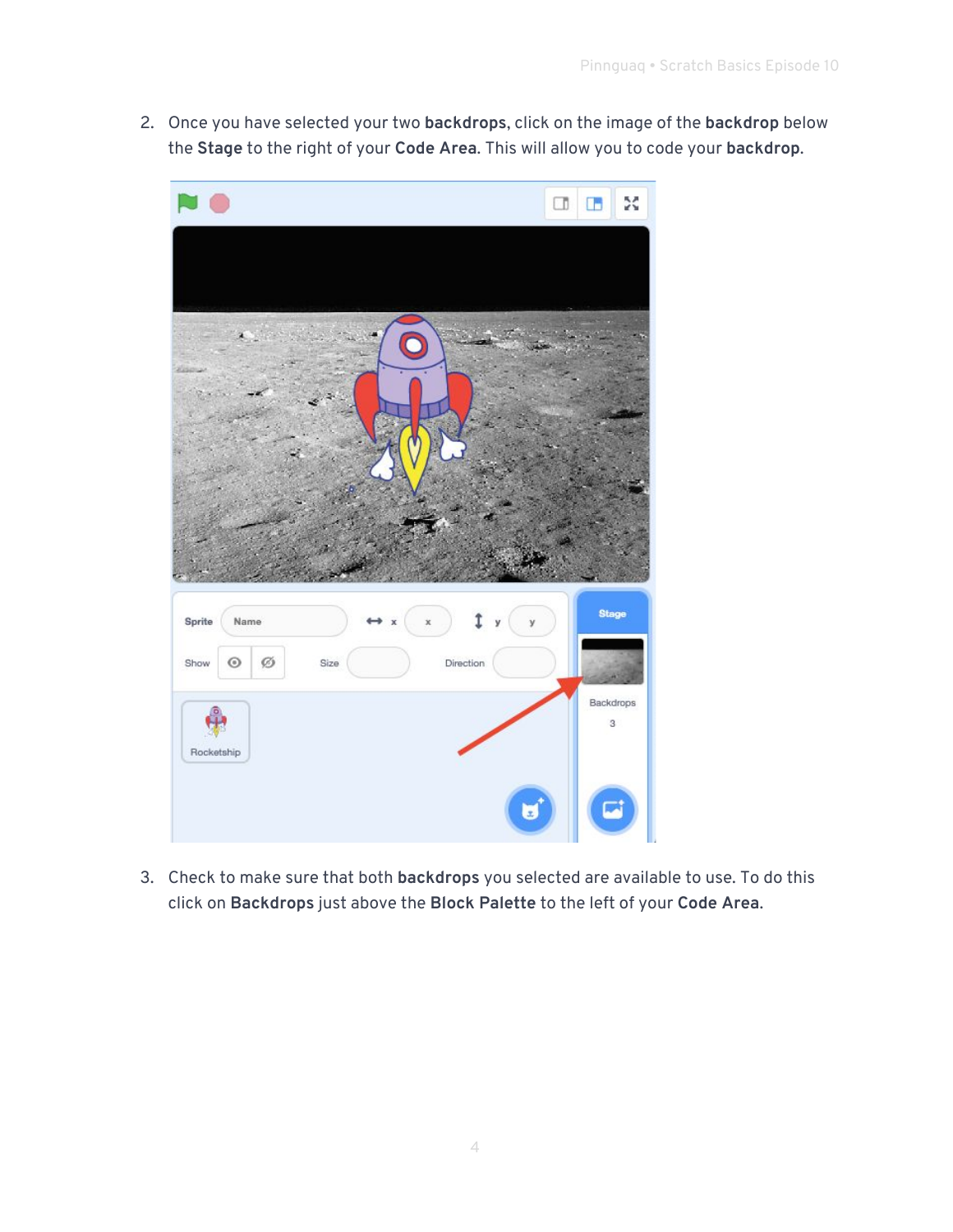| <b>Lift</b> Code              | Backdrops<br>di Sounds             |          | 颰                                                                           | $\mathbb{N}$<br><b>D</b> m    |
|-------------------------------|------------------------------------|----------|-----------------------------------------------------------------------------|-------------------------------|
| $\frac{1}{M}$                 | Motion                             |          |                                                                             |                               |
| C<br>Lowis                    | Stage selected: no motion blocks   |          |                                                                             |                               |
| $\bullet$<br>Scund<br>$\circ$ | Looks<br>wwitch backdrop to Moon . |          | ж.                                                                          |                               |
| Events<br>$rac{1}{\sqrt{2}}$  | witch backdrap to Moon's und with  |          |                                                                             |                               |
| $\frac{1}{2}$                 | next backdrop                      |          |                                                                             |                               |
| <b>C</b> paratora             | 25<br>color * affect by            |          |                                                                             |                               |
| $\frac{1}{\frac{1}{2}}$       | code = affact to C                 |          |                                                                             |                               |
| $wY$ Bocia                    | clear graphic effects              |          | Sprite<br>$+1$<br>Name                                                      | Ringer<br>$\mathbf{v}$<br>1.7 |
|                               | backdrop: masber =                 |          | ø<br>$\circ$<br>Show:<br><b>Size</b><br>--<br>$\textcircled{\scriptsize a}$ | Direction<br>Backdroom        |
|                               | Sound                              |          | ą,<br>$\odot$                                                               | $\pi$                         |
| $\blacksquare$                | play sqund pop + until dom         |          | Nodestates<br>$=$                                                           |                               |
|                               |                                    | Backpack |                                                                             | a.                            |

You will see all selected **backdrops** to the left of your screen in the **backdrops Paint Editor**.

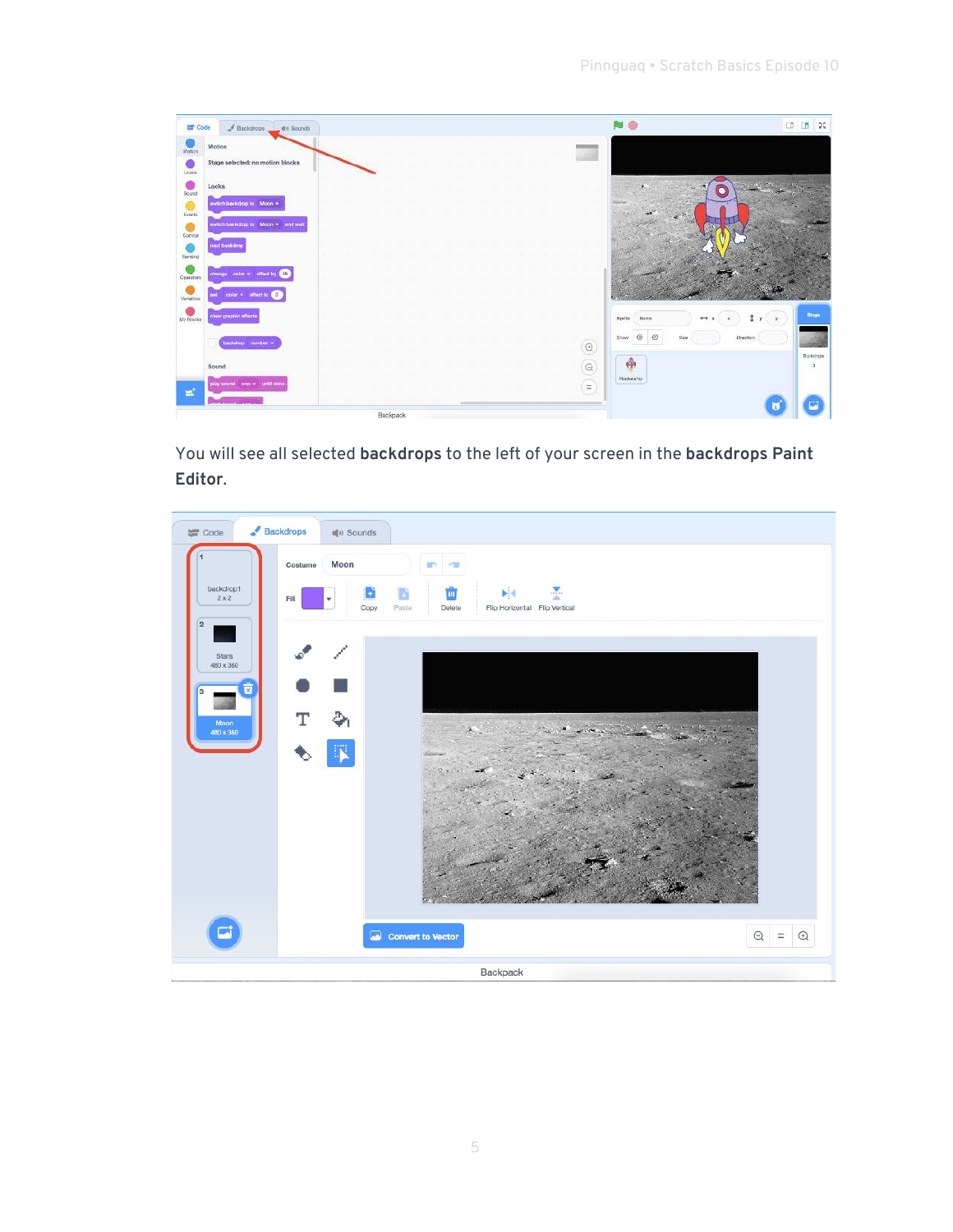#### **Coding Your Backdrop to Change**

1. Click and drag a **"when green flag clicked"** block from the **Events** category in the **Block Palette** onto your **Code Area**. This will tell your code to run when the green flag above the **Stage** is clicked or when the block itself is clicked in the **Code Area**.

| <b>LST</b> Code                        | $$$ Backdrops                                     | 唯0 Sounds    |               |             |              |        |              |                   |                                              | r g                                            | $55$<br>$\Box$<br>G       |
|----------------------------------------|---------------------------------------------------|--------------|---------------|-------------|--------------|--------|--------------|-------------------|----------------------------------------------|------------------------------------------------|---------------------------|
| Motion:<br>$\circ$                     | Events<br>stere <b>Bill common</b>                | <b>SHEET</b> |               |             |              |        |              |                   |                                              |                                                |                           |
| Lonks<br>$\bullet$                     |                                                   |              | when <b>J</b> |             | clicked      |        |              |                   | ver.                                         |                                                |                           |
| Sound<br>$\circ$                       | when appear His pressed                           |              |               |             |              |        |              |                   |                                              |                                                |                           |
| Events<br>$\bullet$                    | etters stage citcles                              | ٠            | . .           | <b>Carl</b> | $\sim$<br>14 |        |              | -                 | w                                            |                                                |                           |
| Control<br>$\bullet$<br><b>Sensing</b> | where Batchchings mattistate for Binchritting # = | ٠            |               |             |              |        |              | $\sim$            | V.                                           | ΠB.                                            |                           |
| Operators                              | 10<br>where Insubtrime with                       |              |               |             |              |        |              |                   | œ                                            |                                                |                           |
| ۰<br>Variables                         |                                                   | rw.          |               |             |              |        | ٠            | <b>CONTRACTOR</b> |                                              |                                                |                           |
| $\bullet$<br>My Blocks                 | members announcement                              | on.          |               | 14          |              | $\sim$ | <b>STATE</b> | $\sim$            | TE.                                          | $1$ $y$ $y$<br>89 X<br>Spribe<br>Marne         | <b>Regist</b>             |
|                                        | mediant: memorit-                                 | œ            |               |             |              |        | $\sim$       | $-100$            | <b>STEP</b><br>$\textcircled{\scriptsize 2}$ | Okection<br>$\circ$<br>Show<br>$\odot$<br>Sizi |                           |
|                                        | tmodilam: message1 = and war                      |              |               |             |              |        |              | $\sim$            | $\odot$                                      | 雨                                              | <b>Backdroom</b><br>$\pi$ |
|                                        | Control                                           | . .          |               |             | . .          |        |              | - 11              | $=$                                          | Risclanding.                                   |                           |
|                                        | <b>CENT UDCORD</b>                                |              |               |             |              |        |              |                   |                                              |                                                |                           |
|                                        |                                                   |              | Backpack      |             |              |        |              |                   |                                              |                                                |                           |

2. Click and drag a **"switch backdrop to…"** block from the **Looks** category in the **Block Palette** onto your **Code Area**. Attach this block to the **"when green flag clicked"** block.

| <b>SE</b> Code | Backdrops<br>di Sounds             |                   |        |          |  |              |                            |        |                  |                                                       | $\Box$ | $\frac{8}{25}$<br>E |
|----------------|------------------------------------|-------------------|--------|----------|--|--------------|----------------------------|--------|------------------|-------------------------------------------------------|--------|---------------------|
| Motion.        | Motion                             |                   |        |          |  |              |                            |        |                  |                                                       |        |                     |
| Locks          | Stage selected: no motion blooks   | ×.                |        |          |  |              |                            |        |                  |                                                       |        |                     |
| G<br>Sound     | Looks                              |                   |        |          |  |              |                            |        | $\sim$           | ۰                                                     |        |                     |
| O<br>Events    | witch backdrop to Moon *           |                   |        |          |  | when clicked |                            |        | $\sim$           |                                                       |        |                     |
| e<br>Control   | switch backdrop to Moon . and wait | ×                 | $\sim$ |          |  |              | switch backdrop to Stars + | ×      | - 23             |                                                       |        |                     |
| <b>Senang</b>  | next backdrep                      | . .               |        |          |  |              |                            |        |                  |                                                       |        |                     |
| Operators      | change color = effect by 20        | <b>STATISTICS</b> |        |          |  |              |                            |        | - 10             |                                                       |        |                     |
| Variables      | color + effect to C                |                   |        |          |  |              |                            |        |                  |                                                       |        |                     |
| My Blocks      | dear graphic effects               |                   |        |          |  |              |                            |        | - 10             | $2x +$<br>$++$ $\times$<br>Spritu<br>Name.<br>$\cdot$ |        | <b>Stupe</b>        |
|                | beckdrop number .                  |                   |        |          |  |              |                            |        | 16<br>$^{\odot}$ | $\mathcal{O}$<br>Show: 1<br>Buy<br>Direction          |        |                     |
|                | Sound                              | n.                |        |          |  |              |                            | $\sim$ | $\odot$          | $\ddot{\Phi}$                                         |        | Bookdoops<br>B      |
|                | play sound pop = until done        |                   |        |          |  |              |                            |        | $\equiv$         | Popkotohio                                            |        |                     |
| $\blacksquare$ |                                    |                   |        |          |  |              |                            |        | $\sim$           |                                                       |        |                     |
|                |                                    |                   |        | Backpack |  |              |                            |        |                  |                                                       |        |                     |

3. Use the drop-down menu to select which backdrop you want your game/story to begin with every time.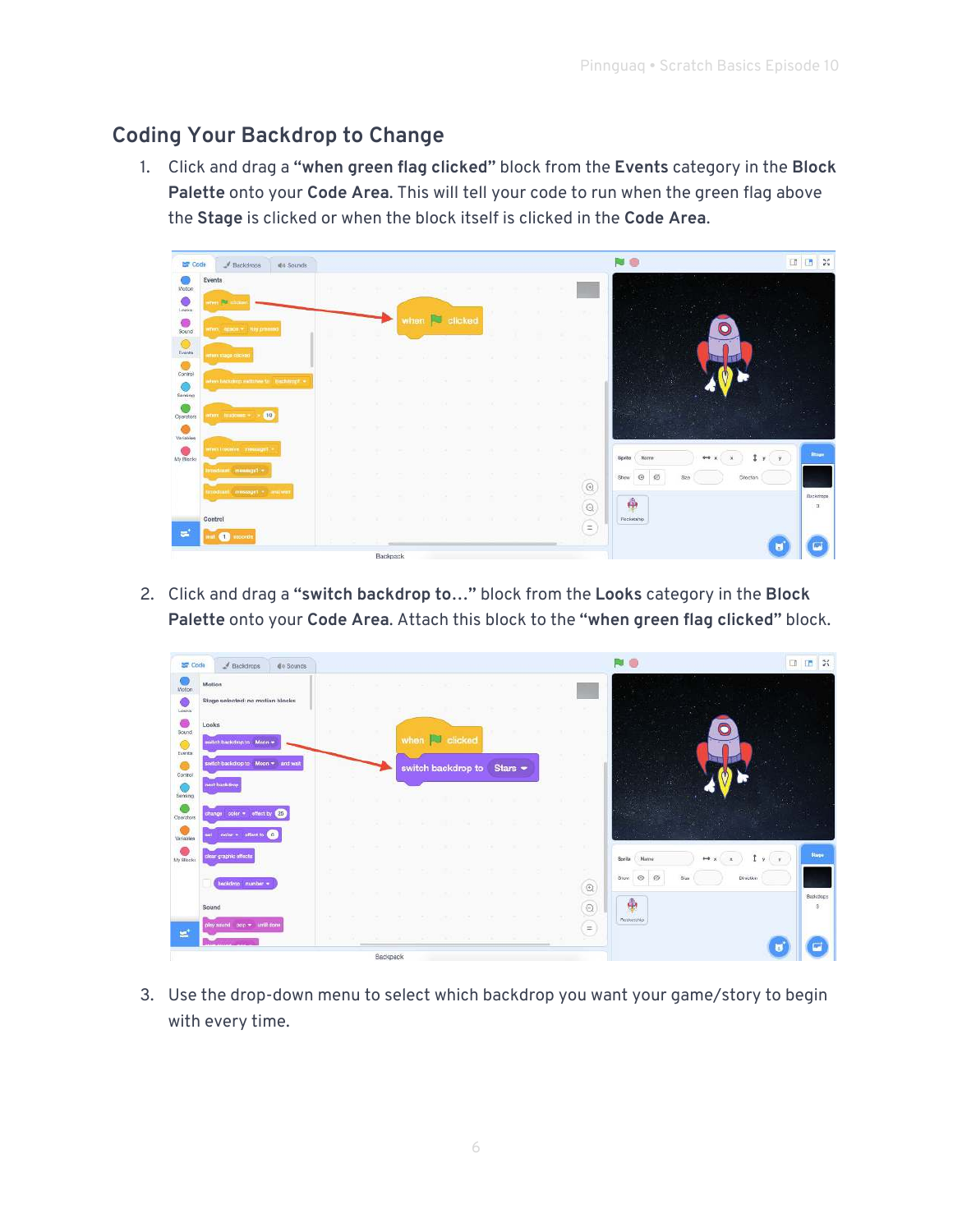|     | when $\Box$ clicked           |          | the control of the control of the<br>The Common<br>$\sim$ |  |
|-----|-------------------------------|----------|-----------------------------------------------------------|--|
|     |                               |          | switch backdrop to Stars ▼                                |  |
|     |                               |          |                                                           |  |
| ٠   | <b>THE R</b>                  | ×        | backdrop1                                                 |  |
|     |                               |          | <b>Stars</b>                                              |  |
| ٠   |                               | ٠        | <b>Moon</b>                                               |  |
| 181 | the control of the control of | $\sim$   | next backdrop                                             |  |
|     |                               |          | previous backdrop                                         |  |
|     |                               | $\alpha$ | random backdrop                                           |  |
|     |                               |          |                                                           |  |

4. Click and drag a **"wait 1 seconds"** block from the **Control** category in the **Block Palette** onto your **Code Area**. Attach this block to the **"switch backdrop to…"** block.

| Code                       | $#$ Backdrops                | di Sounds |                                |            |      |  |                                     |      |      |        |                             |                                  | 陶                                                                                            | o | Œ                           | $\mathbb{M}$ |
|----------------------------|------------------------------|-----------|--------------------------------|------------|------|--|-------------------------------------|------|------|--------|-----------------------------|----------------------------------|----------------------------------------------------------------------------------------------|---|-----------------------------|--------------|
| <b>Motion</b><br>Locks     | Control<br>$\bullet$ seconds |           | $\alpha$<br>œ                  |            |      |  |                                     | n Ki |      | $\sim$ | <b>COLL</b>                 | i v                              |                                                                                              |   |                             |              |
| $rac{1}{2}$<br>0<br>Evento | 10                           |           |                                |            |      |  | when <b>C</b> clicked               |      |      |        |                             | m<br>$\mathcal{M}_{\mathcal{D}}$ |                                                                                              |   |                             |              |
| Control<br>Sensing         |                              |           |                                |            | wall |  | switch backdrop to Stars<br>seconds |      | - 92 | $\sim$ | - 10                        | w                                |                                                                                              |   |                             |              |
| Operators<br>Verlatives    |                              |           | n.                             |            |      |  |                                     |      |      |        | <b>Section</b>              | I R                              |                                                                                              |   |                             |              |
| c<br>My Blocks             |                              |           | $\sim$                         |            |      |  |                                     |      |      |        | $\sim$<br><b>CONTRACTOR</b> | DIG:                             | $x +$<br>$\leftrightarrow x$<br>Sprike<br>Name<br>ø<br>$\odot$<br>Direction<br>Sizu<br>Strow |   | Stage                       |              |
|                            |                              |           | $\mathcal{L}$<br>$\mathcal{L}$ |            |      |  |                                     |      |      |        | $\sim$                      | $^{\copyright}$<br>$^{\circ}$    | $\ddot{\bullet}$<br>Picketship                                                               |   | Backdrops<br>$\overline{3}$ |              |
| Ξ                          |                              |           |                                | Bactionale |      |  |                                     |      |      |        | <b>ALC</b>                  | $=$<br>. .                       |                                                                                              |   |                             |              |

You can change the number inside the white bubble by clicking on it and typing the number of seconds you wish inside. For this game/story, I have set the seconds to three because I want the Stars backdrop to show for three seconds before it switches to the next backdrop I select.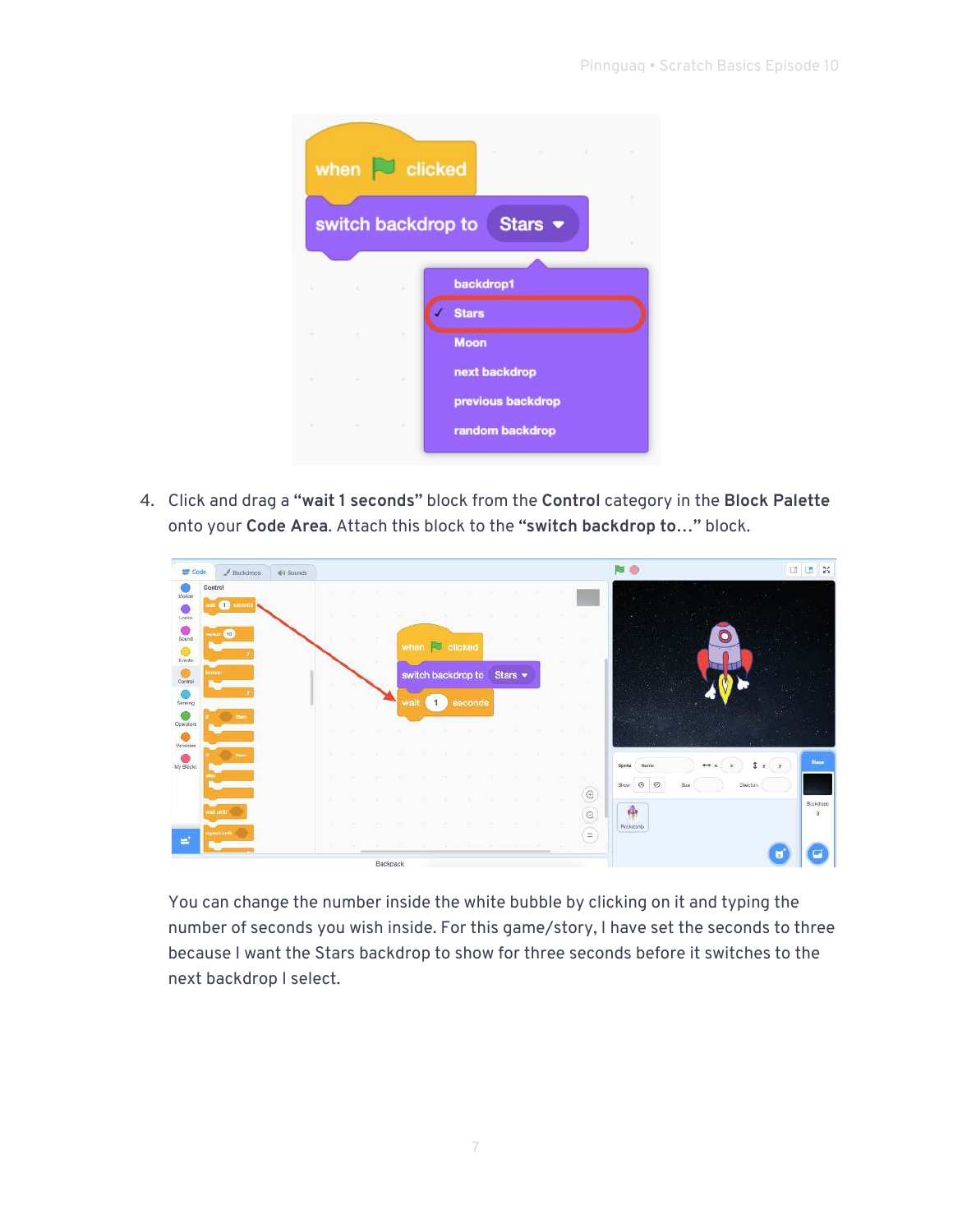

5. Click and drag a **"switch backdrop to…"** block from the **Looks** category in the **Block Palette** onto your **Code Area**. Attach this block to the **"when green flag clicked"** block.



6. Use the drop-down menu to select which backdrop you want your code to switch to after the first backdrop and wait block. For this game/story I selected the Moon backdrop to be the second backdrop in this code.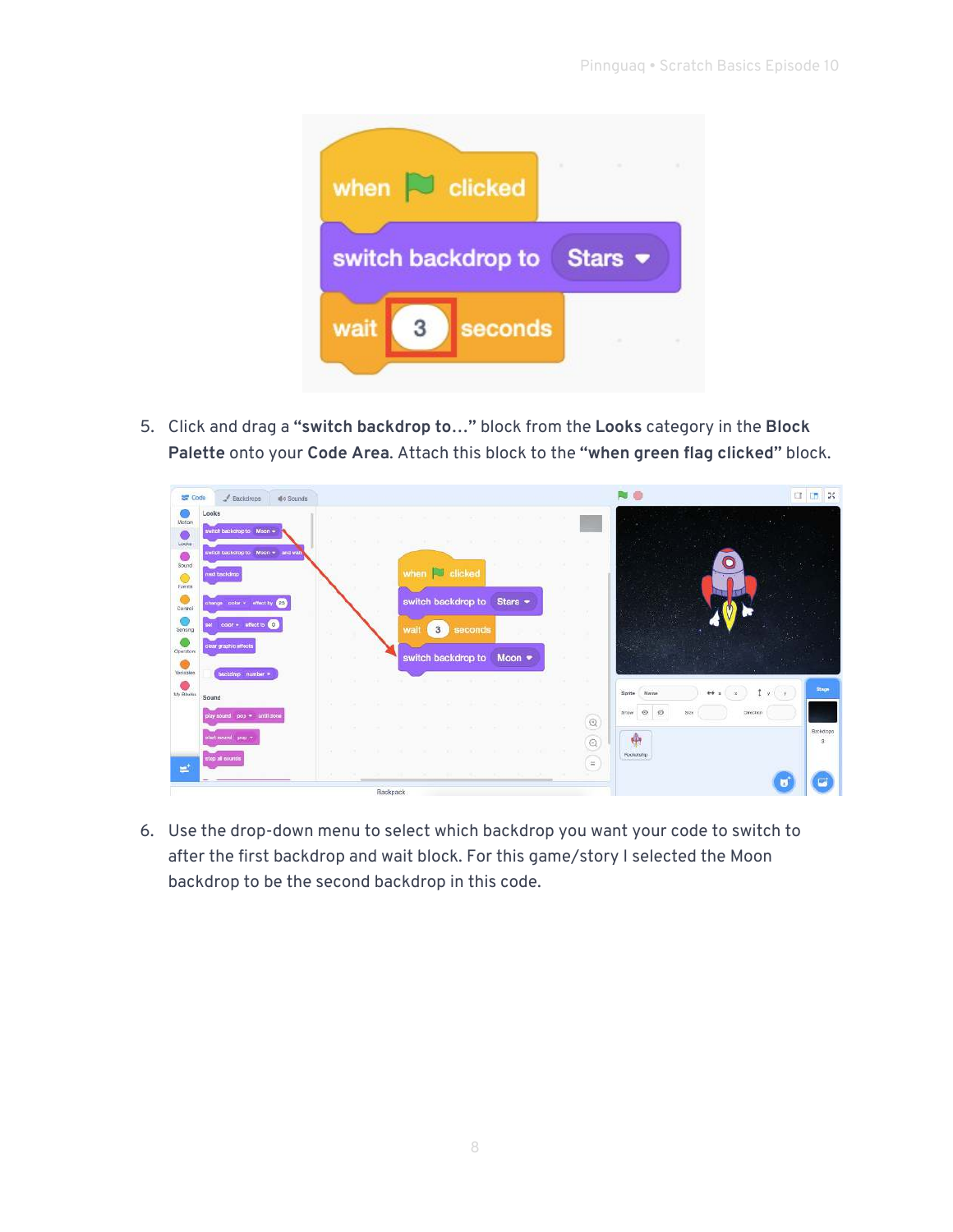|    |                    | when $\sim$ clicked | ×                         | × |
|----|--------------------|---------------------|---------------------------|---|
|    |                    | switch backdrop to  | Stars •                   |   |
|    | wait               | 3                   | seconds                   |   |
|    |                    |                     | switch backdrop to Moon ▼ |   |
|    |                    |                     |                           |   |
|    |                    |                     | backdrop1                 |   |
|    |                    |                     | <b>Stars</b>              |   |
|    |                    |                     | <b>Moon</b>               |   |
|    |                    |                     | next backdrop             |   |
| n. | and the control of |                     | previous backdrop         |   |
| ٠  |                    |                     | random backdrop           |   |

7. Test your code! Click on the **green flag** at the top of your **Stage** or click on the green flag block in your **Code Area**.

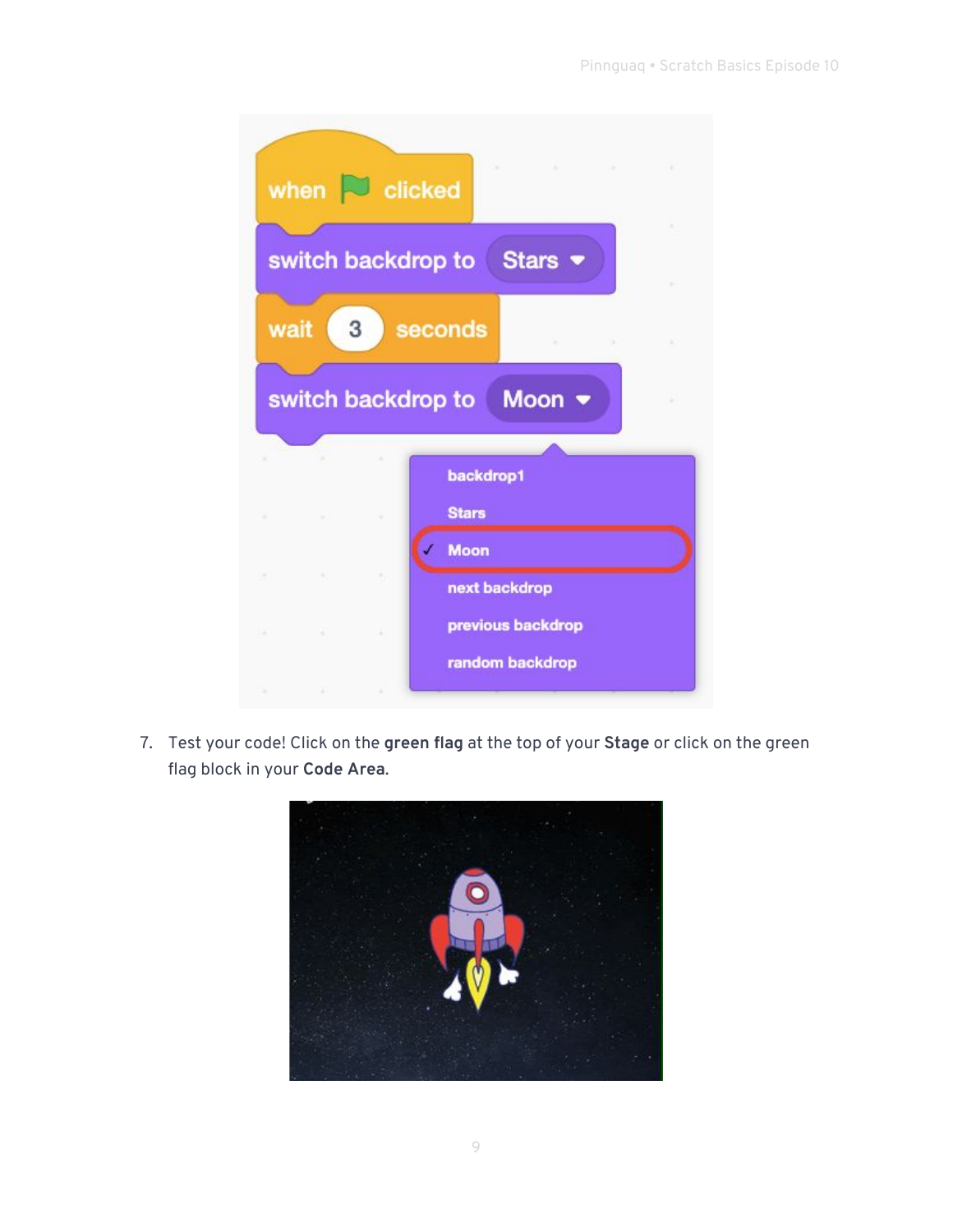Can you use the sprite and two backdrops to retell a story or event that has happened? As an example, for this episode I might tell a story about the first time humans touched down on the moon! I could provide facts by coding the rocketship to talk or I could add a second sprite that uses either the record voice option or speech bubble option to tell us all about the first landing!



### **Conclusion**

In this episode you learned basic Scratch concepts such as how to code a **backdrop** to change on the **Stage**. What will you create now that you have learned a few Scratch Basics?

We want to see the awesome things you're creating! Take a photo or video and share your work with us by emailing [media@pinnguaq.com](mailto:media@pinnguaq.com) or tagging **@pinnguaq** on [Facebook](https://www.facebook.com/Pinnguaq/), [Twitter,](https://twitter.com/pinnguaq) or [Instagram.](https://www.instagram.com/pinnguaq/) Don't forget to include the hashtag *#LearnWithPinnguaq!* You can also upload your project to the **Pinnguaq Studio** [\(https://scratch.mit.edu/studios/26567463/\)](https://scratch.mit.edu/studios/26567463/).

### **Resources**

- **Scratch Wiki** (link: [https://en.scratch-wiki.info/wiki/Scratch\\_Wiki\\_Home\)](https://en.scratch-wiki.info/wiki/Scratch_Wiki_Home)
- **Scratch Basics Episode 1:** Introduction to the Scratch Working Environment (link: <https://pinnguaq.com/learn/scratch-basics-episode-1>)
- **Scratch Basics Episode 2:** Deleting a Sprite, Adding a Sprite & Adding a Backdrop (link: <https://pinnguaq.com/learn/scratch-basics-episode-2>)